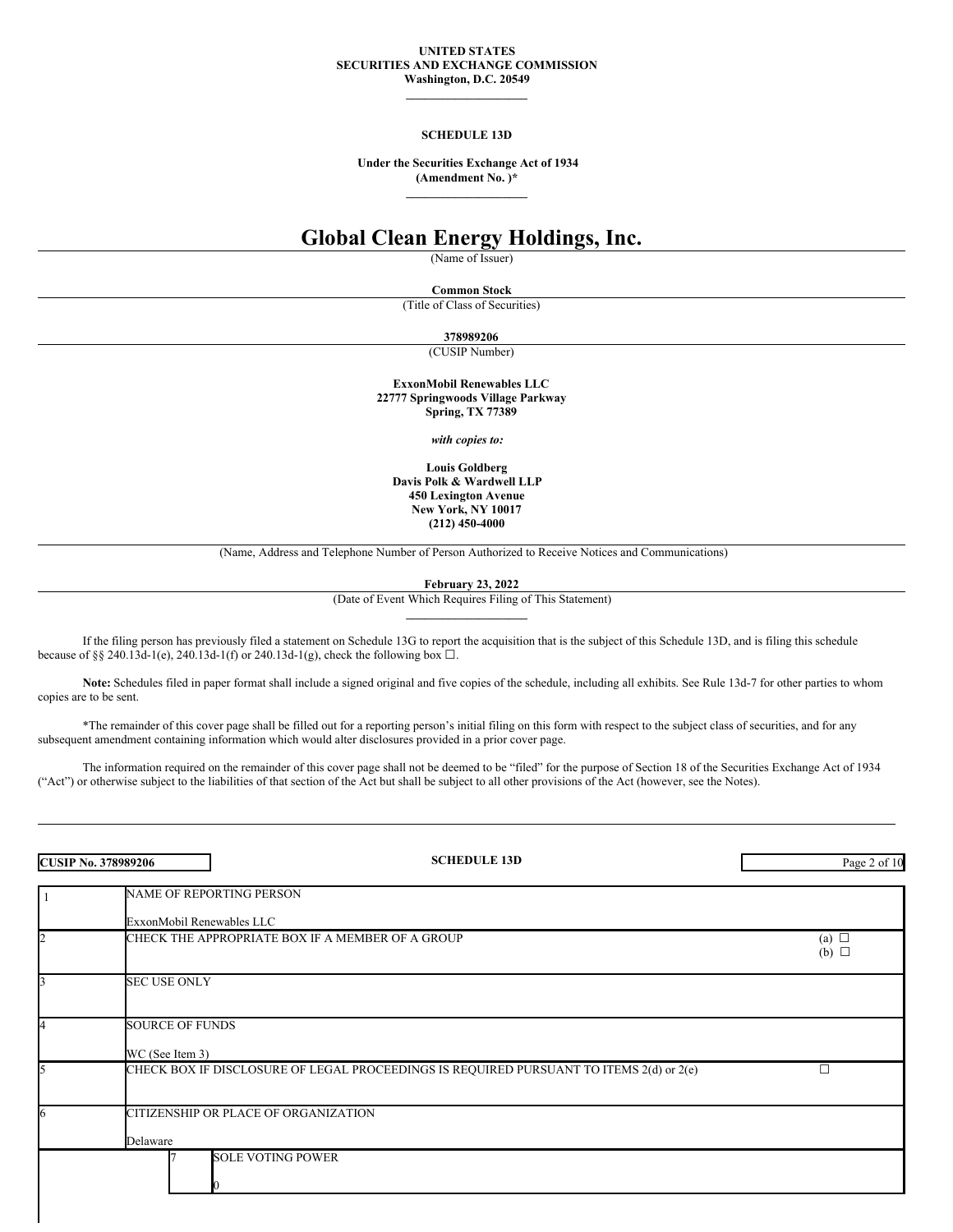| <b>NUMBER OF</b><br><b>SHARES</b><br><b>BENEFICIALLY</b><br><b>OWNED BY EACH</b><br><b>REPORTING PERSON</b><br><b>WITH</b> |                                                              |    | <b>SHARED VOTING POWER</b>      |  |
|----------------------------------------------------------------------------------------------------------------------------|--------------------------------------------------------------|----|---------------------------------|--|
|                                                                                                                            |                                                              |    | 13,530,723                      |  |
|                                                                                                                            |                                                              |    | <b>SOLE DISPOSITIVE POWER</b>   |  |
|                                                                                                                            |                                                              |    |                                 |  |
|                                                                                                                            |                                                              | 10 | <b>SHARED DISPOSITIVE POWER</b> |  |
|                                                                                                                            |                                                              |    | 13,530,723                      |  |
|                                                                                                                            | AGGREGATE AMOUNT BENEFICIALLY OWNED BY EACH REPORTING PERSON |    |                                 |  |
|                                                                                                                            | 13,530,723 (1)                                               |    |                                 |  |
| CHECK BOX IF THE AGGREGATE AMOUNT IN ROW (11) EXCLUDES CERTAIN SHARES                                                      |                                                              | П  |                                 |  |
|                                                                                                                            |                                                              |    |                                 |  |
| 13                                                                                                                         | PERCENT OF CLASS REPRESENTED BY AMOUNT IN ROW (11)           |    |                                 |  |
|                                                                                                                            | 24.3% (2)                                                    |    |                                 |  |
| 14                                                                                                                         | TYPE OF REPORTING PERSON                                     |    |                                 |  |
|                                                                                                                            | OO                                                           |    |                                 |  |

(1) In its capacity as the direct owner of a warrant exercisable for 13,530,723 shares of common stock ("**Common Stock**") of Global Clean Energy Holdings, Inc. (the "**Issuer**"), at an exercise price of \$2.25 per share, exercisable immediately.

2

(2) All calculations herein of the percentage of Common Stock beneficially owned are based on a total of 42,223,933 shares of Common Stock issued and outstanding as of March 31, 2022, as reported on the Annual Report on Form 10-K filed with the Securities and Exchange Commission by the Issuer on April 4, 2022 (the "**Form 10-K**").

| <b>CUSIP No. 378989206</b>                                     |                                                                                                   |    | <b>SCHEDULE 13D</b>                                                                     | Page 3 of 10                  |
|----------------------------------------------------------------|---------------------------------------------------------------------------------------------------|----|-----------------------------------------------------------------------------------------|-------------------------------|
|                                                                |                                                                                                   |    | <b>NAME OF REPORTING PERSON</b>                                                         |                               |
|                                                                |                                                                                                   |    |                                                                                         |                               |
| $\overline{c}$                                                 | <b>Exxon Mobil Corporation</b><br>CHECK THE APPROPRIATE BOX IF A MEMBER OF A GROUP                |    |                                                                                         | (a) $\Box$<br>$(b)$ $\square$ |
| $\overline{\mathbf{3}}$                                        | <b>SEC USE ONLY</b>                                                                               |    |                                                                                         |                               |
| $\overline{4}$                                                 | <b>SOURCE OF FUNDS</b>                                                                            |    |                                                                                         |                               |
|                                                                | WC (See Item 3)                                                                                   |    |                                                                                         |                               |
| 5                                                              |                                                                                                   |    | CHECK BOX IF DISCLOSURE OF LEGAL PROCEEDINGS IS REQUIRED PURSUANT TO ITEMS 2(d) or 2(e) | П.                            |
| 6<br>CITIZENSHIP OR PLACE OF ORGANIZATION                      |                                                                                                   |    |                                                                                         |                               |
|                                                                | New Jersey                                                                                        |    |                                                                                         |                               |
|                                                                |                                                                                                   |    | <b>SOLE VOTING POWER</b>                                                                |                               |
| <b>NUMBER OF</b><br><b>SHARES</b><br><b>BENEFICIALLY</b>       |                                                                                                   |    | <b>SHARED VOTING POWER</b><br>20,030,723                                                |                               |
| <b>OWNED BY EACH</b><br><b>REPORTING PERSON</b><br><b>WITH</b> |                                                                                                   |    | <b>SOLE DISPOSITIVE POWER</b>                                                           |                               |
|                                                                |                                                                                                   | 10 | <b>SHARED DISPOSITIVE POWER</b>                                                         |                               |
| $\overline{11}$                                                |                                                                                                   |    | 20.030.723<br>AGGREGATE AMOUNT BENEFICIALLY OWNED BY EACH REPORTING PERSON              |                               |
|                                                                |                                                                                                   |    |                                                                                         |                               |
| 12                                                             | 20,030,723 (1)<br>CHECK BOX IF THE AGGREGATE AMOUNT IN ROW (11) EXCLUDES CERTAIN SHARES<br>$\Box$ |    |                                                                                         |                               |
| 13                                                             | PERCENT OF CLASS REPRESENTED BY AMOUNT IN ROW (11)                                                |    |                                                                                         |                               |
|                                                                | $32.2\%$ (2)                                                                                      |    |                                                                                         |                               |
| 14                                                             |                                                                                                   |    | TYPE OF REPORTING PERSON                                                                |                               |
|                                                                | CO                                                                                                |    |                                                                                         |                               |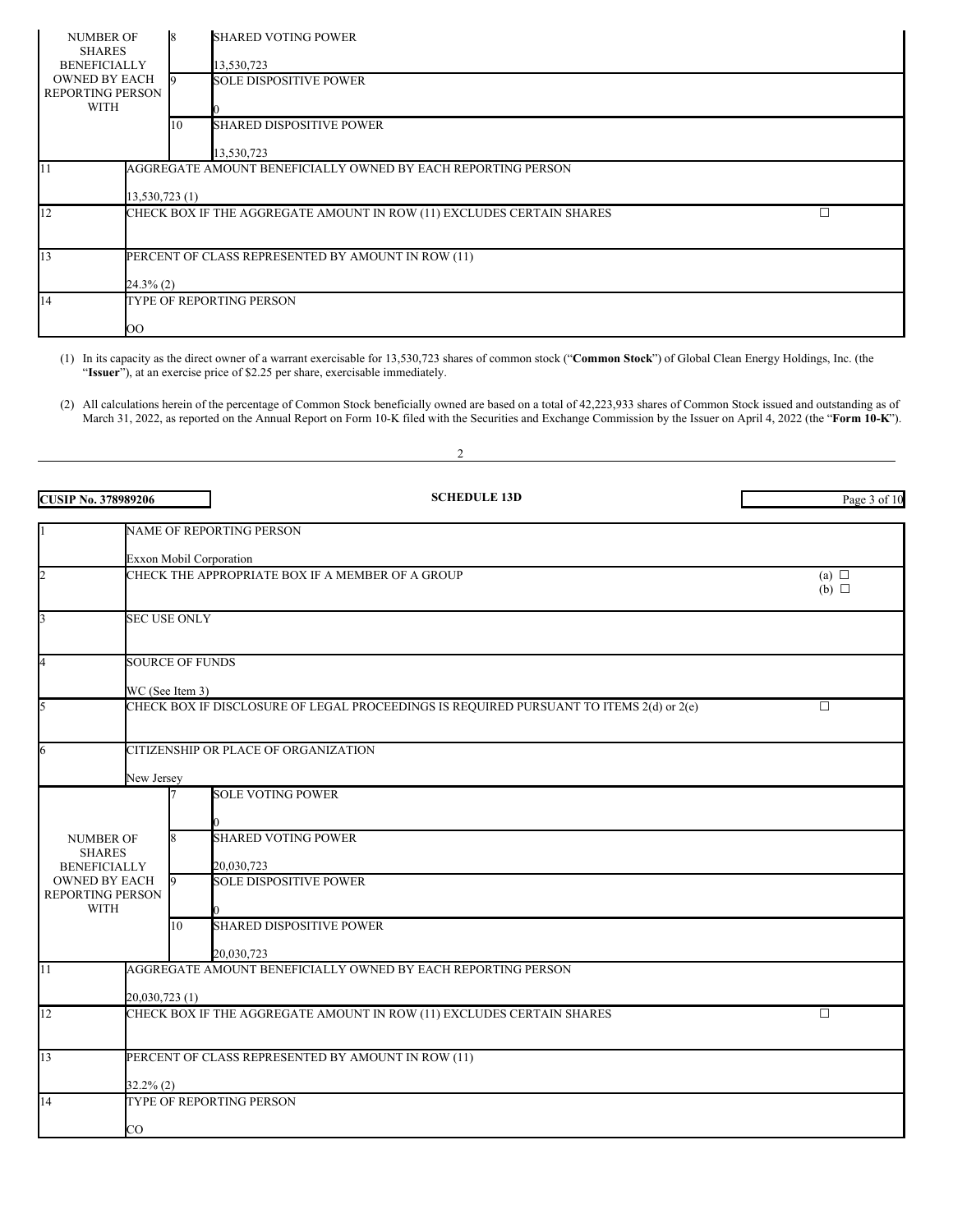- (1) In its capacity as indirect beneficial owner of (a) a warrant exercisable for 13,530,723 shares of Common Stock of the Issuer, directly owned by ExxonMobil Renewables LLC, a wholly-owned subsidiary of Exxon Mobil Corporation, with an exercise price of \$2.25 per share, exercisable immediately and (b) a warrant exercisable for 6,500,000 shares of Common Stock, directly owned by ExxonMobil Renewables LLC, with an exercise price of \$3.75 per share, exercisable upon the earlier of (i) the date on which ExxonMobil Oil Corporation, another wholly-owned subsidiary of Exxon Mobil Corporation, extends the term of its Product Off-Take Agreement, dated effective April 10, 2019 (as amended), entered into between a subsidiary of the Issuer and ExxonMobil Oil Corporation, and (ii) a change of control or sale of the Issuer, or the dissolution of the Issuer. The 6,500,000 shares of Common Stock underlying such warrant are only deemed beneficially owned by Exxon Mobil Corporation, and not ExxonMobil Renewables LLC, because only Exxon Mobil Corporation, as the sole shareholder of ExxonMobil Oil Corporation, has the power to control the exercisability of such warrant at its option.
- (2) All calculations herein of the percentage of Common Stock beneficially owned are based on a total of 42,223,933 shares of Common Stock issued and outstanding as of March 31, 2022, as reported on the Form 10-K.

| <b>CUSIP No. 378989206</b> | <b>SCHEDULE 13D</b> | Page 4 of 10 |
|----------------------------|---------------------|--------------|

## **Item 1. Security and Issuer.**

This statement of beneficial ownership on Schedule 13D relates to the common stock ("**Common Stock**") of Global Clean Energy Holdings, Inc., a Delaware corporation (the "**Issuer**"). The address of the Issuer's principal executive office is 2790 Skypark Drive, Suite 105, Torrance, CA 90505.

#### **Item 2. Identity and Background.**

This Schedule 13D is being filed by the following persons (each a "**Reporting Person**" and, collectively, the "**Reporting Persons**"):

- · ExxonMobil Renewables LLC, a Delaware limited liability company ("**ExxonMobil Renewables**"), whose principal business is to pursue, explore, develop, and steward opportunities related to renewable fuels; and
- Exxon Mobil Corporation, a New Jersey corporation and the sole member of ExxonMobil Renewables, whose principal businessinvolves the following: exploration for, and the production of, crude oil and natural gas; the manufacture, trade, transport and sale of crude oil, natural gas, petroleum products, petrochemicals and a wide variety of specialty products; and the pursuit of lower-emission business opportunities, including carbon capture and storage, hydrogen and biofuels.

The principal business address of ExxonMobil Renewables is 22777 Springwoods Village Parkway, Spring, TX 77389. The principal business address of Exxon Mobil Corporation is 5959 Las Colinas Boulevard, Irving, TX 75039.

Information regarding each director and officer of Exxon Mobil Corporation, the ultimate beneficial owner of the securities reported herein (collectively, the "**Covered** Persons"), is set forth in the attachedAnnex A and incorporated by reference. Except as set forth inAnnex A, each of the Covered Persons is a United States citizen.

During the last five years, none of the Reporting Persons, or to the best of their knowledge, any of the Covered Persons, has (i) been convicted in a criminal proceeding (excluding traffic violations or similar misdemeanors); or (ii) been a party to a civil proceeding of a judicial or administrative body of competent jurisdiction and as a result of such proceedings was or is subject to a judgment, decree or final order enjoining future violations of, or prohibiting or mandating activities subject to, federal or state securities laws or finding any violation with respect to such laws.

#### **Item 3. Source and Amount of Funds or Other Consideration.**

As further described in Item 6 of this Schedule 13D below (incorporated herein by reference), the Reporting Persons acquired the securities reported herein in a private placement involving several other institutional investors, which closed on February 23, 2022. Pursuant to the private placement, the Issuer issued and sold to ExxonMobil Renewables an aggregate of 125,000 shares of its newly created Series C preferred stock, par value \$0.001 per share (the "**Series C Preferred Stock**") and a warrant to purchase up to an aggregate of 13,530,723 shares of Common Stock (the "**Warrant**"). In connection with ExxonMobil Renewables' investment in the Issuer, the Issueralso granted ExxonMobil Renewables an additional warrant for the purchase of up to 6,500,000 shares of Common Stock (the "**Tranche II Warrant**"). The aggregate purchase price for the Series C Preferred Stock, the Warrant and Tranche II Warrant was \$125,000,000, which was funded from cash on hand.

#### **Item 4. Purpose of Transaction**

The information in Item 6 of this Schedule 13D is incorporated herein by reference.

The Reporting Persons acquired the securities reported herein for investment purposes.The Reporting Persons will continuously review their investment in Issuer, including evaluations of the Issuer's businesses, strategies, prospects, management, governance, operations, performance, financial matters, capital structure and prospects, market positions, strategic and other transactions (including transactions involving the Reporting Persons and/or their affiliates and/or other stockholders of the Issuer), director and officer incentive programs, and corporate governance decisions by the Issuer's management and the board of directors (the "**Board**"), as well as alternative investment opportunities, changes in law and/or regulations, general industry or economic conditions and all other factors that may be deemed relevant in determining whether additional securities of the Issuer will be acquired by the Reporting Persons or their affiliates or whether the Reporting Persons will dispose of any such securities of the Issuer.

4

## **CUSIP** No. 378989206 **Page 5 of 10 SCHEDULE 13D** Page 5 of 10

Depending on such and other factors, at any time, the Reporting Persons may acquire shares of Common Stock or other securities of the Issuer (in addition to (i) the shares of Common Stock underlying the Warrant and Tranche II Warrant (considered currently beneficially owned) and (ii) the Series C Preferred Stock), or, at any time, some or all of the shares of Common Stock or other securities beneficially owned by the Reporting Persons may be sold in the open market, in privately negotiated transactions or otherwise. The Reporting Persons may also seek to modify the terms of the Issuer's securities it holds through various transactions, including, without limitation, refinancing transactions, enter into derivative or hedging transactions with respect to such securities, provide additional capital or debt financing to the Issuer, or pledge its interest in the Issuer's securities as collateral for liquidity purposes, subject to the limitations contained in the Certificate of Designations (as defined below). Subject to market conditions and other factors described in this Schedule 13D, the Reporting Persons may seek to monetize the shares of Common Stock underlying the Warrant and Tranche II Warrant.

ExxonMobil Renewables designated Amy K. Wood and E. Nicholas Jones as Series C Preferred Stock directors and Ms. Wood and Mr. Jones were appointed to the Board by the Issuer on February 23, 2022. Additionally, as described in Item 6, pursuant to the terms of the Series C Preferred Stock, ExxonMobil Renewables has certain consent rights with respect to, among other things, matters involving the Issuer's management, Certificate of Incorporation or bylaws and other governing documents, capitalization and dividend policy, ability to engage in extraordinary corporate transactions, Board composition and business. As a result, the Reporting Persons may have influence over various activities of the Issuer, which may relate to items described in Items 4(a)-(j) of Schedule 13D.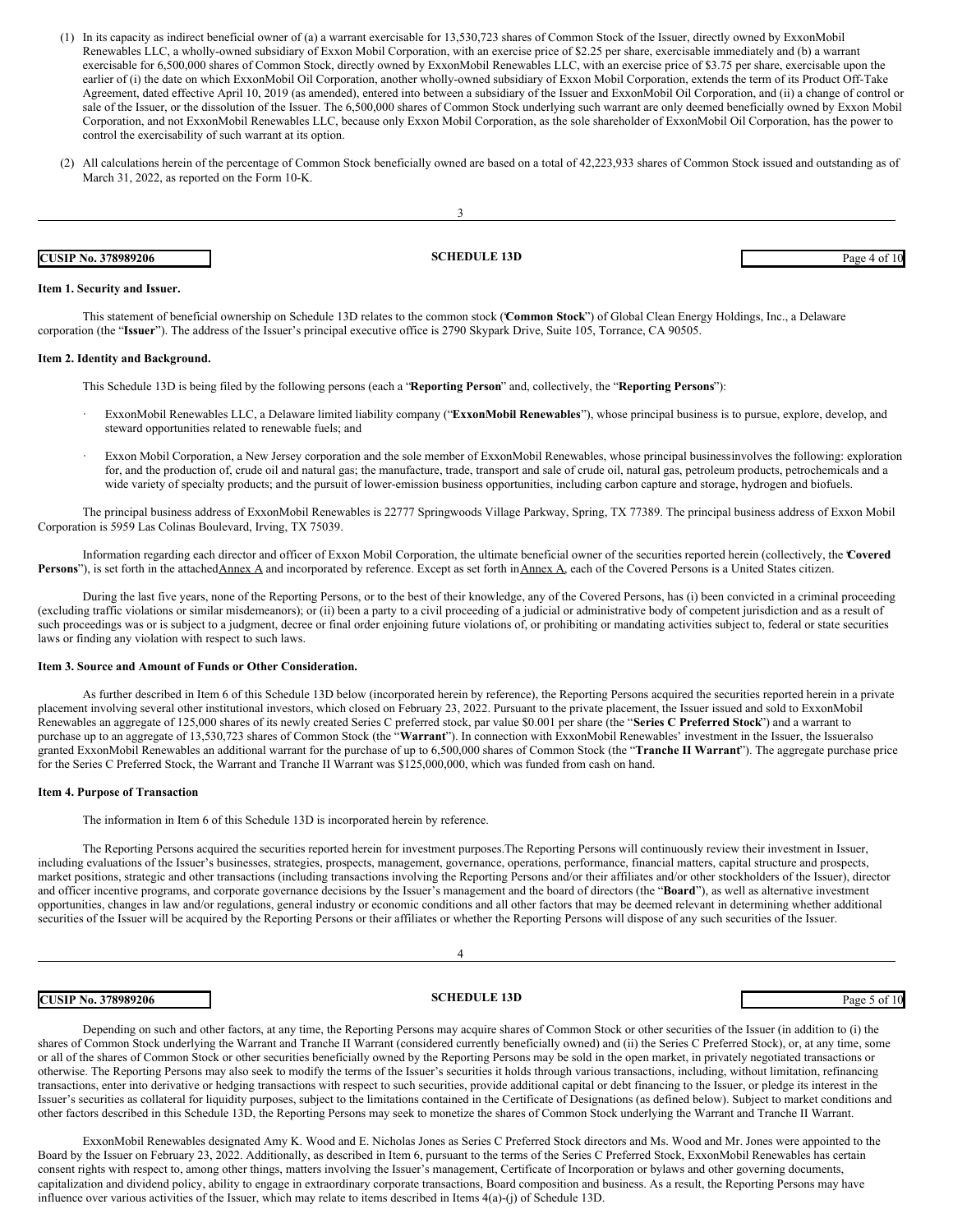Other than as described in this Schedule 13D, the Reporting Persons do not have any current plans or proposals which relate to or would result in any of the actions described in Items 4(a)-(j) of Schedule 13D. However, subject to the agreements described herein, the Reporting Persons may consider such matters in the future and, subject to applicable law, may formulate a plan with respect to such matters, and, from time to time, the Reporting Persons have held and may hold discussions with or make informal recommendations or formal proposals to the Issuer's management or Board, including any special committees of the Board and their respective advisors, other holders of the Issuer's securities, industry analysts, financial sponsors, existing or potential strategic partners, sources or potential sources of capital and other third parties regarding such matters.

#### **Item 5. Interest in Securities of the Issuer.**

The information contained on the cover pages of this Schedule 13D is incorporated herein by reference. Calculations of the percentage ownership of the shares of Common Stock beneficially owned are based on a total of 42,223,933 shares of Common Stock issued and outstanding as of March 31, 2022, as reported on the Annual Report on Form 10-K filed with the Securities and Exchange Commission by the Issuer on April 4, 2022.

ExxonMobil Renewables directly holds the Warrant for 13,530,723 shares of Common Stock, exercisable immediately.

Exxon Mobil Corporation, in its capacity as the sole member of ExxonMobil Renewables, has the ability to indirectly control the decisions of ExxonMobil Renewables regarding the vote and disposition of securities held by ExxonMobil Renewables, and as such may be deemed to have indirect beneficial ownership of the Warrant for 13,530,723 shares of Common Stock held by ExxonMobil Renewables. Additionally, Exxon Mobil Corporation may be deemed to have indirect beneficial ownership of the Tranche II Warrant for 6,500,000 shares of Common Stock held by ExxonMobil Renewables, exercisable upon the earlier of (i) the date on which ExxonMobil Oil Corporation, another wholly-owned subsidiary of Exxon Mobil Corporation, extends the term of that certain Product Off-Take Agreement, dated effective April 10, 2019 (as amended), entered into between a subsidiary of the Issuer and ExxonMobil Oil Corporation, and (ii) a change of control or sale of the Issuer, or the dissolution of the Issuer. The 6,500,000 shares of Common Stock underlying the Tranche II Warrant are only deemed beneficially owned by Exxon Mobil Corporation, and not ExxonMobil Renewables, because only Exxon Mobil Corporation, as the sole shareholder of ExxonMobil Oil Corporation, has the power to control the exercisability of such Tranche II Warrant at its option.

For information on the Reporting Persons' powers to vote and dispose of such shares, see rows 7 to 10 of the cover pages to this Schedule 13D.

Other than as set forth in this Schedule 13D, the Reporting Persons have not effected any transactions in Common Stock during the past 60 days.

To the best knowledge of the Reporting Persons, no one other than the Reporting Persons and their respective members and affiliates has the right to receive or the power to direct the receipt of dividends from, or the proceeds from the sale of, the Common Stock reported herein as beneficially owned by the Reporting Persons.

5

**CUSIP No. 378989206 SCHEDULE 13D** Page 6 of 10

#### **Item 6. Contracts, Arrangement, Understandings or Relationships with Respect to Securities of the Issuer.**

The information in Item 3 of this Schedule 13D is incorporated herein by reference.

#### *Securities Purchase Agreement*

On February 2, 2022, the Issuer entered into a Securities Purchase Agreement (the "**Purchase Agreement**") with ExxonMobil Renewables and eleven other institutional investors. Pursuant to the Purchase Agreement, the Issuer agreed, among other things, to issue and sell an aggregate of 145,000 shares of Series C Preferred Stock, having the powers, designations, preferences, and other rights set forth in the Certificate of Designations (as defined below) and Warrants for an aggregate purchase price of \$145,000,000 to all investors in the aggregate. The transactions contemplated by the Purchase Agreement closed on February 23, 2022 (the "**Closing Date**"). On the Closing Date, under the Purchase Agreement, the Issuer issued and sold to ExxonMobil Renewables 125,000 shares of Series C Preferred Stock and the Warrant for 13,530,723 shares of Common Stock. In connection with ExxonMobil Renewables' investment in the Issuer, the Issuer also issued toExxonMobil Renewables the Tranche II Warrant for the purchase of up to 6,500,000 shares of Common Stock. The aggregate purchase price paid by ExxonMobil Renewables for the Series C Preferred Stock, the Warrant and the Tranche II Warrant was \$125,000,000. In addition, until the earlier of the full exercise or expiration of the foregoing warrants or the transfer of the warrants to a third party, ExxonMobil Renewables will also have a right to elect to maintain its pro rata equity position in the Issuer in connection with certain future issuances by the Issuer.

The foregoing description of the Purchase Agreement does not purport to be complete and is qualified in its entirety by the full text of the Purchase Agreement, which is filed hereto as Exhibit 7.1, and is incorporated herein by reference.

#### *Warrant and Tranche II Warrant*

In connection with the sale of the Series C Preferred Stock under the Purchase Agreement, on the Closing Date, the Issuer issued the Warrant and the Tranche II Warrant to ExxonMobil Renewables pursuant to warrant certificates.

The Warrant has a per share exercise price of \$2.25, a five-year term and the right to be exercised for cash or by means of cashless exercise.

The Tranche II Warrant entitles ExxonMobil Renewables to purchase up to 6,500,000 shares of Common Stock at a purchase price of \$3.75 per share until the sixth anniversary of the date of issuance. The Tranche II Warrant, however, cannot be exercised until the earlier of (i) the date on which ExxonMobil Oil Corporation, a whollyowned subsidiary of Exxon Mobil Corporation, extends the term of its five-year Product Off-Take Agreement dated effective April 10, 2019 (as amended), entered into between a subsidiary of the Issuer and ExxonMobil Oil Corporation, and (ii) a change of control or sale of the Issuer, or the dissolution of the Issuer.

| <b>CUSIP No. 378989206</b> | <b>SCHEDULE 13D</b>                                                                                                                                                  | Page 7 of 10 |
|----------------------------|----------------------------------------------------------------------------------------------------------------------------------------------------------------------|--------------|
|                            | The foregoing description of the Warrant and the Tranche II Warrant does not purport to be complete and is qualified in its entirety by the full text of each of the |              |

purport to be complete and is qualified in its entirety by the full text of each of the warrant certificates, which are filed hereto as Exhibits 7.2 and 7.3, and are incorporated herein by reference.

#### *Certificate of Designations*

The Series C Preferred Stock has the powers, designations, preferences, and other rights set forth in the Certificate of Designations of the Series C Preferred Stock filed by the Issuer with the Delaware Secretary of State on February 23, 2022 (the "**Certificate of Designations**").

Under the Certificate of Designations, the holders of Series C Preferred Stock are entitled to receive dividends at a rate of 15% per annum, compounded quarterly; provided, however, until March 31, 2024, the Issuer may elect not to pay some or all of the accrued dividends in cash, in which case the unpaid dividends shall accrue and be added to the original issuance price of the shares of Series C Preferred Stock. The shares of Series C Preferred Stock are not convertible into shares of Common Stock.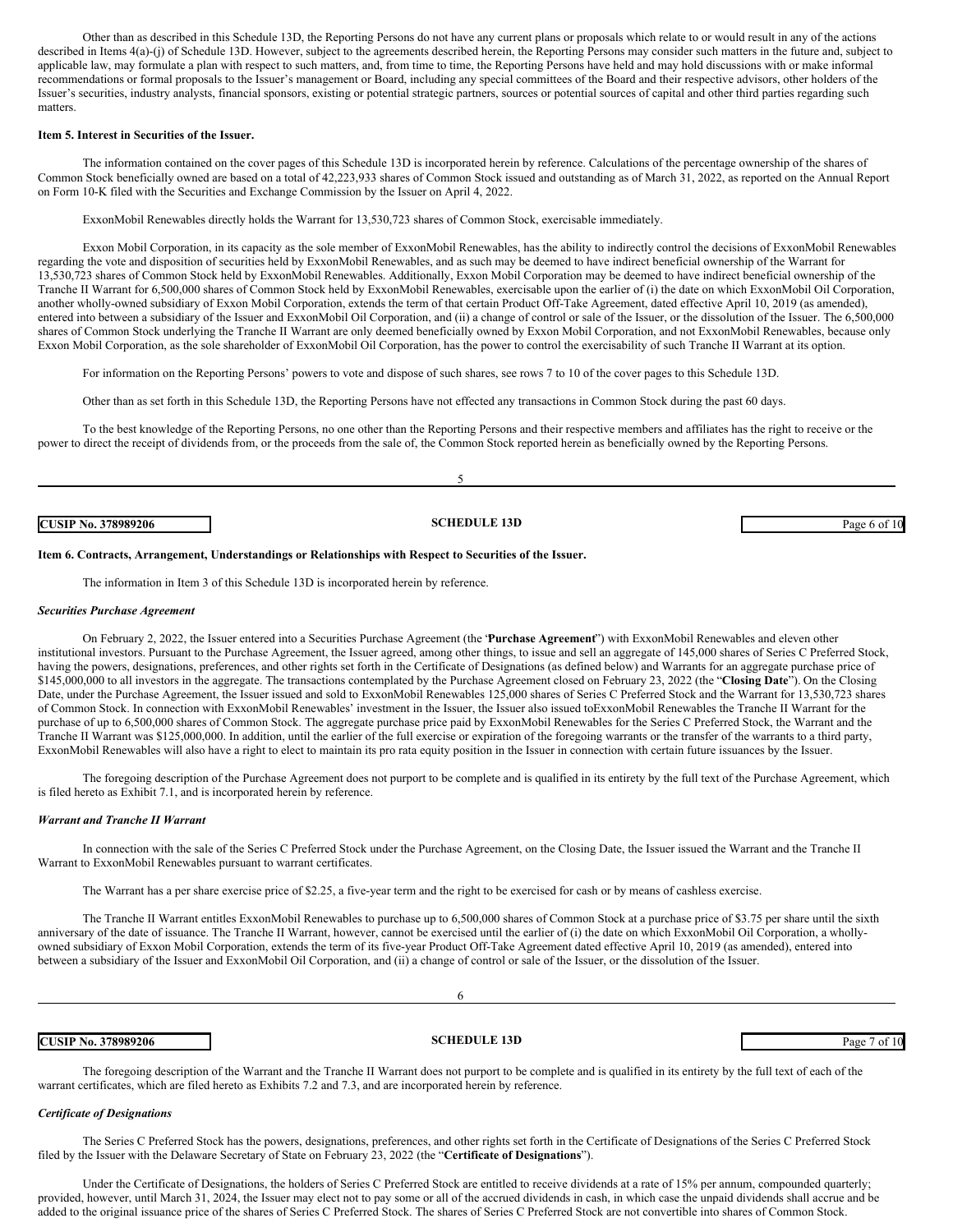Except as otherwise required by law or with respect to certain protective provisions included in the Certificate of Designations, the holders of Series C Preferred Stock shall have no right to vote on matters submitted to a vote of the Issuer's stockholders. Notwithstanding the foregoing, so long as any shares of Series C Preferred Stock are outstanding, without the prior written consent of ExxonMobil Renewables, the Issuer may not take certain actions, including the following: (i) amend its Certificate of Incorporation or bylaws, the Certificate of Designations or the governing documents of the Issuer's principal subsidiaries in a manner that would be adverse to any holder of Series C Preferred Stock in any material respect; (ii) commence any proceeding or action under applicable bankruptcy law, (iii) enter into a change of control transaction, (iv) authorize or issue other securities or securities convertible into or exercisable for any equity security, in each case if such security is on parity with or senior to, the shares of the Series C Preferred Stock, or increase the authorized number of shares of any such equity securities; (v) permit the Issuer or any of its subsidiaries to incur additional indebtedness in excess of \$15,000,000 other than indebtedness contemplated by the Issuer's annual budget, (vi) declare any dividend on any securities that are on parity with or junior to the Series C Preferred Stock, (vii) increase the size of the Board of Directors, (viii) hire or terminate the Issuer's Chief Executive Officer, Chief Financial Officer, or Executive Vice President, or materially change the authority or responsibilities of such officers, (ix) enter into certain related party transactions, or (x) subject to the limitations contained in the Certificate of Designations, adopt an annual operating budget, make material changes to that approved annual budget, or sell or pledge assets other than as provided in the approved annual budget.

In addition, for so long as ExxonMobil Renewables holds any shares of Series C Preferred Stock, ExxonMobil Renewables shall have the right, exercisable at its option, to appoint two directors to the Board and, if shares of Series C Preferred Stock have not been redeemed prior to the fifth anniversary of issuance, or upon an event of default under the Certificate of Designations, ExxonMobil Renewables will have the right to appoint a majority of the Board.

The Certificate of Designations provides that the Issuer will have the right, at any time, to redeem/repurchase the outstanding shares of Series C Preferred Stock (in increments of no less than \$25,000,000), for an amount equal to the Corporation Redemption Price. Upon the liquidation of the Issuer, available cash proceeds will first be distributable to the holders of the Series C Preferred Stock until they have received an amount equal to the Corporation Redemption Price. The "Corporation Redemption Price" is an amount of cash that would have to be distributed so that the aggregate of all cash distributions paid to the holders of Series C Preferred Stock since the date of issuance equals the greater of (i) the original issuance price, as adjusted, and (ii) (x) until the second anniversary of its issuance, an amount equal to 1.85 times the initial purchase price, as adjusted, and (y) from and after the second anniversary of its issuance, an amount equal to two times the initial purchase price, as adjusted.

| 378989206<br><b>CUSI</b><br>IP No. . | <b>SCHEDULE 13D</b> | Page<br>ำ () เ |
|--------------------------------------|---------------------|----------------|

The foregoing description of the Certificate of Designations does not purport to be complete and is qualified in its entirety by the full text of the Certificate of Designations, which is filed hereto as Exhibit 7.4, and is incorporated herein by reference.

Except as described above and herein in this Schedule 13D, there are no other contracts, understandings or relationships (legal or otherwise) among the parties named in Item 2 hereto and between such persons and any person with respect to any of the securities of the Issuer currently owned by the Reporting Persons.

#### **Item 7. Material to be Filed as Exhibits.**

| Exhibit 7.1 | Securities Purchase Agreement, dated February 2, 2022, by and among Global Clean Energy Holdings, Inc. and the investors thereunder (incorporated<br>by reference to the Issuer's Current Report on Form 8-K filed on February 8, 2022).                    |
|-------------|-------------------------------------------------------------------------------------------------------------------------------------------------------------------------------------------------------------------------------------------------------------|
| Exhibit 7.2 | Form of Warrant Certificate issued to the purchasers of Series C Preferred Stock (incorporated by reference to Exhibit 3.2 to the Issuer's Current<br>Report on Form 8-K filed on February 28, 2022).                                                       |
| Exhibit 7.3 | Form of Warrant Certificate issued to ExxonMobil Renewables LLC (incorporated by reference to Exhibit 3.3 to the Issuer's Current Report on Form<br>8-K filed on February 28, 2022).                                                                        |
| Exhibit 7.4 | Certificate of Designation of Rights, Preferences and Privileges of Series C Preferred Stock of Global Clean Energy Holdings, Inc. (incorporated by<br>reference to <b>Exhibit 3.1</b> to the Issuer's Current Report on Form 8-K filed February 28, 2022). |
| Exhibit 7.5 | Joint Filing Agreement                                                                                                                                                                                                                                      |

8

#### **SIGNATURES**

After reasonable inquiry and to the best of my knowledge and belief, I certify that the information set forth in this statement is true, complete and correct.

DATED: April 29, 2022

EXXONMOBIL RENEWABLES LLC By: Exxon Mobil Corporation Its: *Sole Member*

By: /s/ James M. Spellings, Jr.

Name: James M. Spellings, Jr. Title: Vice President, Treasurer and General Tax Counsel of Exxon Mobil Corporation

#### EXXON MOBIL CORPORATION

By: /s/ James M. Spellings, Jr.

Name: James M. Spellings, Jr.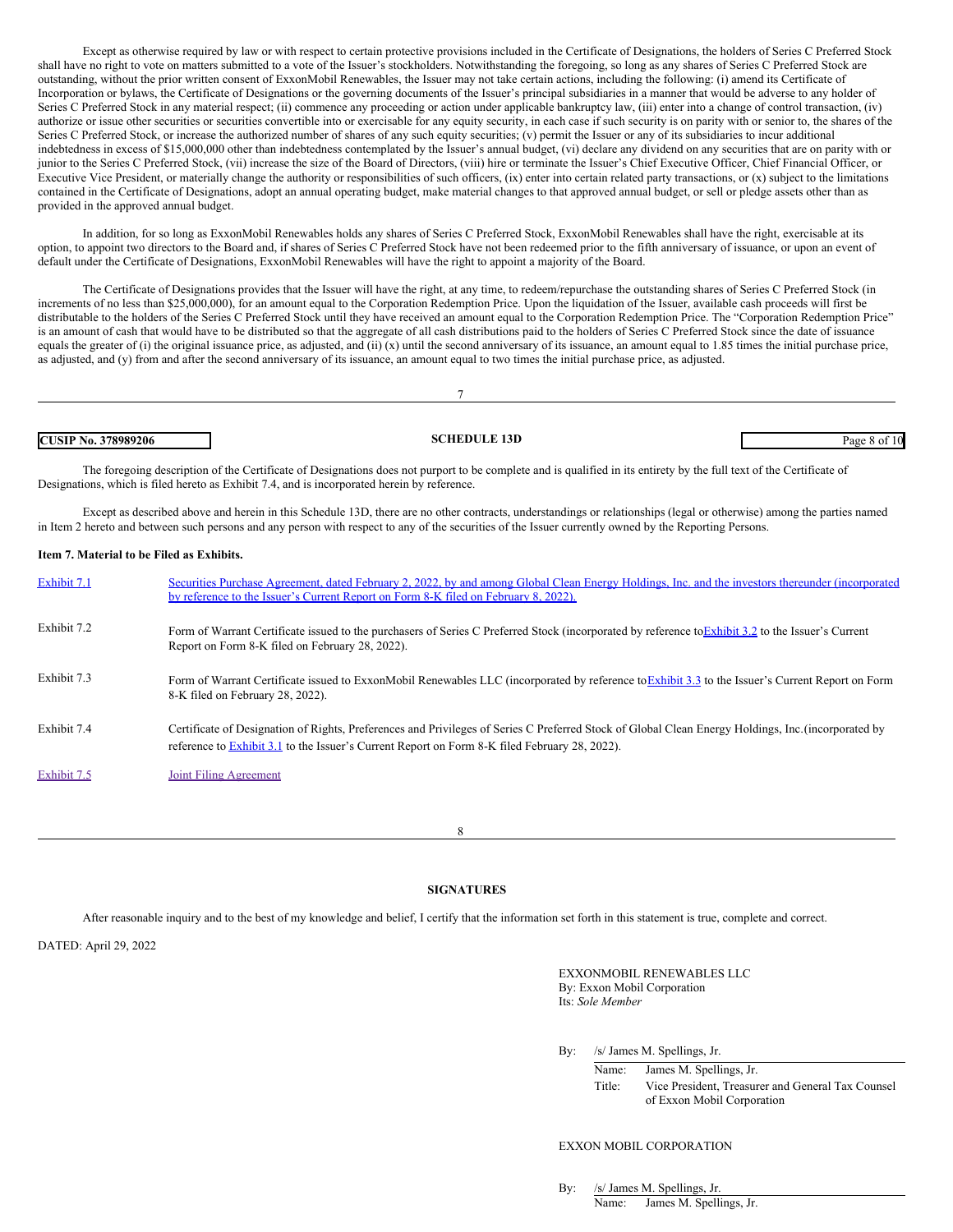Title: Vice President, Treasurer and General Tax Counsel of Exxon Mobil Corporation

### **Annex A**

#### Executive Officers and Directors of Exxon Mobil Corporation

The name and principal occupation of each director and executive officer of Exxon Mobil Corporation are set forth below. The address for each person listed below is c/o Exxon Mobil Corporation, 5959 Las Colinas Boulevard, Irving TX 75039. All executive officers and directors listed are United States citizens other than Kaisa Hietala, who is a citizen of Finland.

## **OFFICERS:**

| Name                    | <b>Present Principal Occupation or Employment</b>                            |
|-------------------------|------------------------------------------------------------------------------|
| Darren W. Woods         | Chairman and Chief Executive Officer of Exxon Mobil Corporation              |
| Neil A. Chapman         | Senior Vice President of Exxon Mobil Corporation                             |
| Kathryn A. Mikells      | Senior Vice President and Chief Financial Officer of Exxon Mobil Corporation |
| Jack P. Williams, Jr.   | Senior Vice President of Exxon Mobil Corporation                             |
| Len M. Fox              | Vice President and Controller of Exxon Mobil Corporation                     |
| Jon M. Gibbs            | President of ExxonMobil Global Projects Company                              |
| Liam M. Mallon          | Vice President of Exxon Mobil Corporation                                    |
| Karen T. McKee          | Vice President of Exxon Mobil Corporation                                    |
| Craig S. Morford        | Vice President, General Counsel and Secretary of Exxon Mobil Corporation     |
| James M. Spellings, Jr. | Vice President, Treasurer and General Tax Counsel of Exxon Mobil Corporation |
| Darrin L. Talley        | Vice President – Corporate Strategic Planning of Exxon Mobil Corporation     |

## **DIRECTORS:**

| <b>Present Principal Occupation or Employment</b>                                   |
|-------------------------------------------------------------------------------------|
| Chairman and Chief Executive Officer of Atairos Group                               |
| President Emerita, Woods Hole Oceanographic Institution                             |
| Former Chairman, President and Chief Executive Officer of WellPoint, now Anthem     |
| Former Chairman and Chief Executive Officer of VEON Ltd.                            |
| Executive Chairman, Merck & Co., Inc.                                               |
| Former Executive Vice Chairman, Marathon Petroleum Corporation                      |
| Former Executive Vice President of Renewable Products of Neste Corporation          |
| Former Chairman, President and Chief Executive Officer of State Street Corporation  |
| Former Chairman, President and Chief Executive Officer of MetLife, Inc.             |
| Senior Strategist at X: the moonshot factory (formerly GoogleX)                     |
| Founder, Portfolio Manager and Managing Partner of Inclusive Capital Partners, L.P. |
| Chairman of the Board and Chief Executive Officer of Exxon Mobil Corporation        |
|                                                                                     |

Except as set forth in this Schedule 13D, to the best knowledge of the Reporting Persons, none of the individuals listed above beneficially owns any shares of Common Stock.